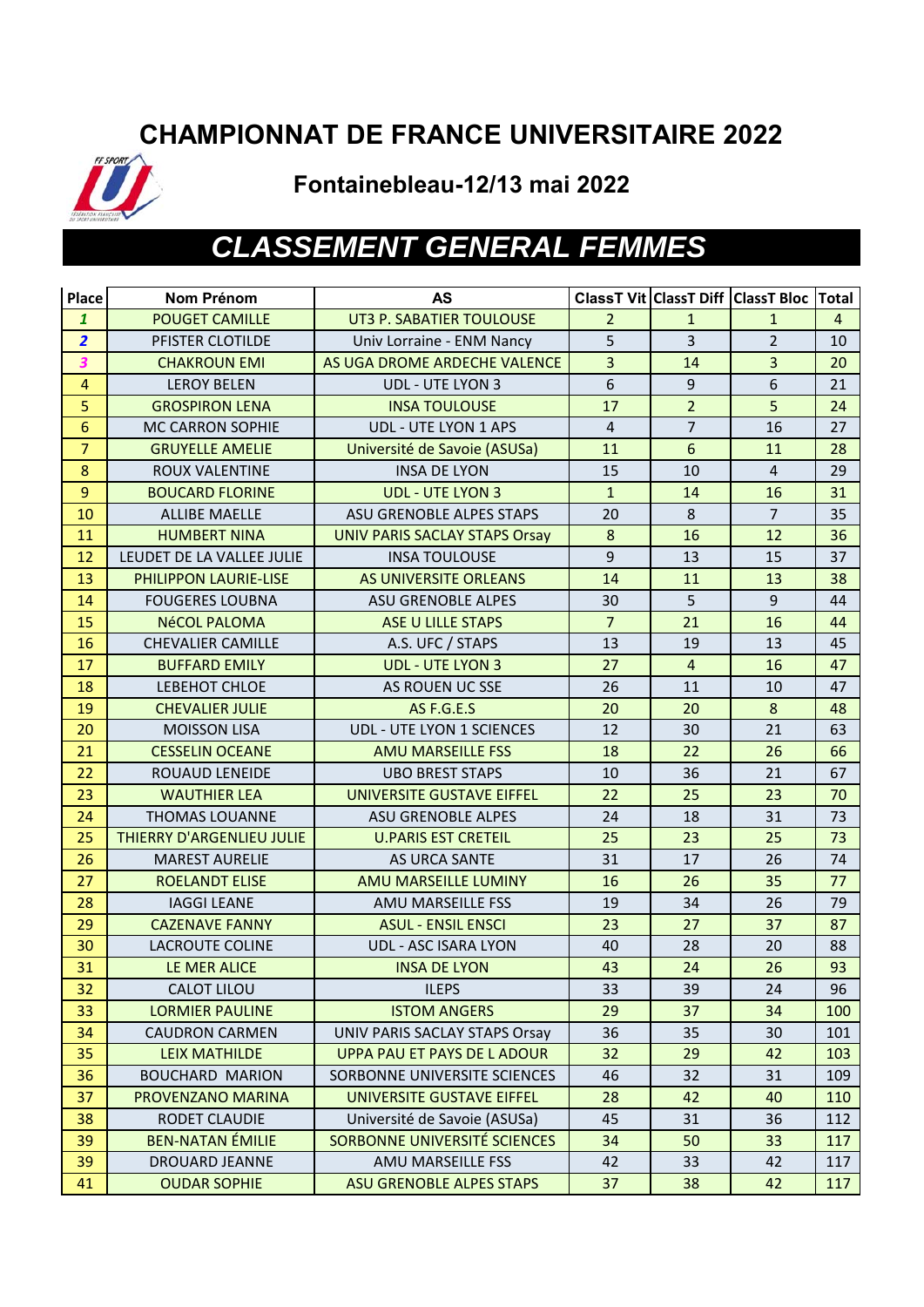| 42 | POUILLOUX LAURE          | SORBONNE UNIVERSITÉ LETTRES     | 38 | 49 | 37 | 124 |
|----|--------------------------|---------------------------------|----|----|----|-----|
| 43 | <b>DEGRANGE LUCILE</b>   | <b>INSA DE LYON</b>             | 44 | 43 | 41 | 128 |
| 44 | <b>FLANDRIN MELANIE</b>  | <b>UBO BREST STAPS</b>          | 52 | 40 | 37 | 129 |
| 45 | <b>DEPRIESTER SOPHIE</b> | <b>INSA RENNES</b>              | 39 | 46 | 49 | 134 |
| 46 | <b>BERARD LISA</b>       | ASU GRENOBLE ALPES STAPS        | 35 | 51 | 49 | 135 |
| 47 | <b>ADAM ALIX</b>         | <b>UNIVERSITE PARIS 2</b>       | 41 | 45 | 49 | 135 |
| 48 | <b>MARILL ADELE</b>      | UPPA PAU ET PAYS DE LADOUR      | 48 | 48 | 42 | 138 |
| 49 | <b>HENRIET NAIS</b>      | A.S. UFC / STAPS                | 47 | 44 | 47 | 138 |
| 50 | LASSERRE CLEMENTINE      | UT3 P. SABATIER TOULOUSE        | 53 | 41 | 47 | 141 |
| 51 | <b>FRANCOIS MARYSE</b>   | <b>U. de TECHNOLOGIE TROYES</b> | 49 | 47 | 46 | 142 |
| 52 | <b>FEART VIOLAINE</b>    | ASU GRENOBLE ALPES STAPS        | 51 | 52 | 52 | 155 |
| 53 | <b>PASQUARELLI LISA</b>  | <b>ASU GRENOBLE ALPES STAPS</b> | 50 | 56 | 53 | 159 |
| 54 | <b>LEVY HELOISE</b>      | Univ Lorraine - ENSTIB Epinal   | 54 | 53 | 53 | 160 |
| 55 | <b>ILPIDE ORIANE</b>     | A.S. UFC / STAPS                | 56 | 55 | 53 | 164 |
| 56 | <b>GARDAN ALEXANDRA</b>  | ASU GRENOBLE ALPES STAPS        | 55 | 54 | 56 | 165 |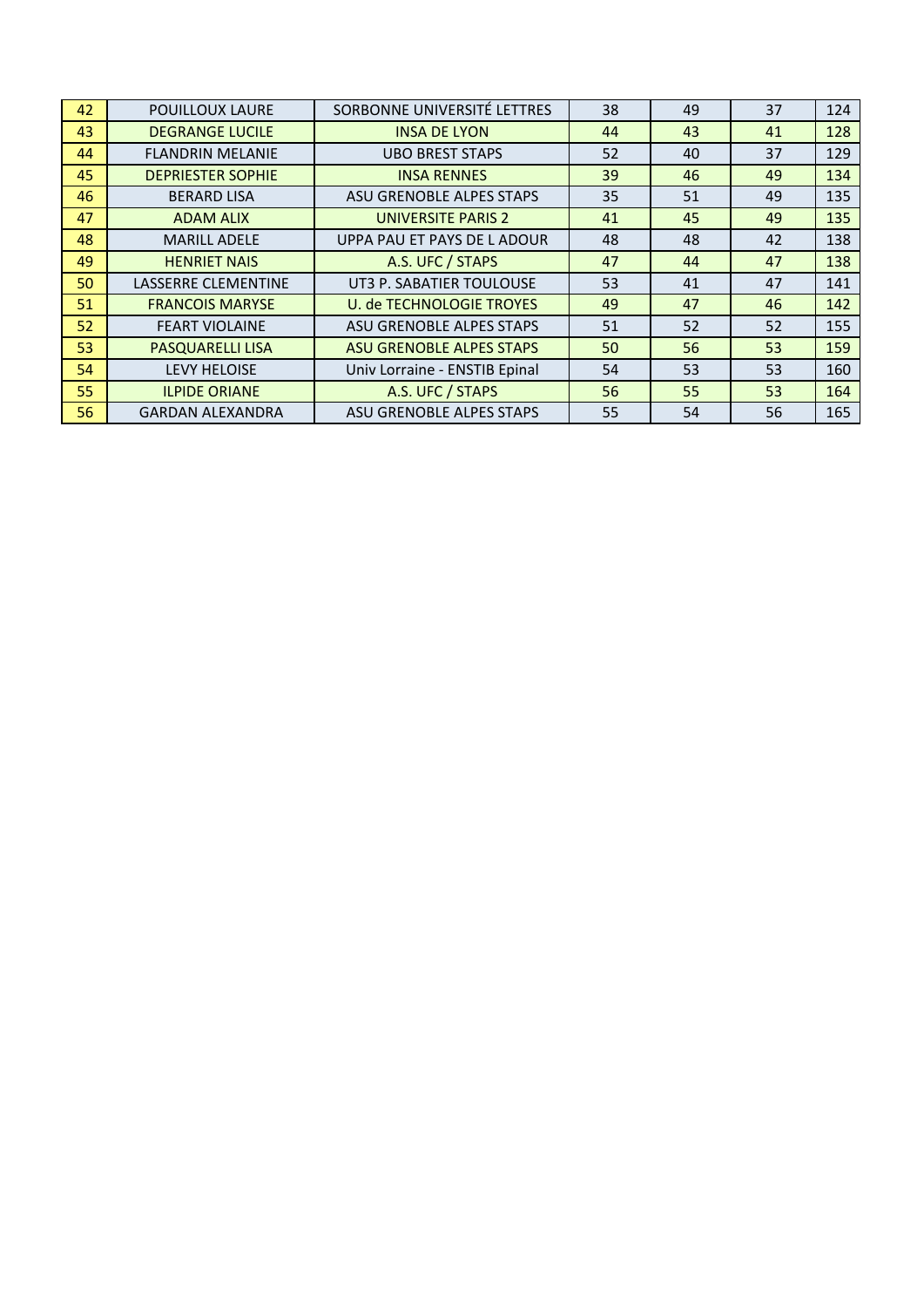### **CHAMPIONNAT DE FRANCE UNIVERSITAIRE 2022**



**Fontainebleau-12/13 mai 2022**

# *CLASSEMENT GENERAL HOMMES*

| Place                   | <b>Nom Prénom</b>             | <b>AS</b>                       |                 |                | <b>ClassT Vit ClassT Diff ClassT Bloc</b> | <b>Total</b> |
|-------------------------|-------------------------------|---------------------------------|-----------------|----------------|-------------------------------------------|--------------|
| $\mathbf{1}$            | <b>FOURTEAU JOSHUA</b>        | <b>ASU BORDEAUX ECO GESTION</b> | $\mathbf{1}$    | $\overline{2}$ | $\overline{3}$                            | 6            |
| $\overline{2}$          | <b>MOUTAULT NOE</b>           | UT3 P. SABATIER TOULOUSE        | $\,8\,$         | 5              | $\mathbf{1}$                              | 14           |
| $\overline{\mathbf{3}}$ | <b>BURTIN LOUISON</b>         | <b>ASU GRENOBLE ALPES</b>       | $\overline{2}$  | 13             | $\overline{2}$                            | 17           |
| $\overline{\mathbf{4}}$ | <b>GIRARD ANTOINE</b>         | AS GRENOBLE INP                 | 12              | 6              | $\overline{4}$                            | 22           |
| 5                       | <b>BERGASSE DAMIEN</b>        | <b>ASU BORDEAUX INP</b>         | $6\phantom{.}6$ | 8              | $8\phantom{1}$                            | 22           |
| $6\phantom{1}6$         | <b>ROUX MATIAS</b>            | <b>INSA DE LYON</b>             | $\overline{3}$  | 9              | 11                                        | 23           |
| $\overline{7}$          | <b>AUBERT MASMOUDI YOUNES</b> | Université de Savoie (IUT Ann)  | 10              | $\overline{4}$ | 10                                        | 24           |
| $\boldsymbol{8}$        | <b>DUFROS LUCAS</b>           | <b>INSA DE LYON</b>             | 14              | $\mathbf{1}$   | 12                                        | 27           |
| 9                       | <b>MONCHOIS NAO</b>           | <b>AS GRENOBLE INP</b>          | 20              | $\overline{3}$ | 5 <sup>1</sup>                            | 28           |
| 10                      | <b>CHARMASSON THEO</b>        | UNIV PARIS SACLAY STAPS Orsay   | $\overline{7}$  | $\overline{7}$ | 15                                        | 29           |
| 11                      | <b>GRENIER MAEL</b>           | <b>INSA DE LYON</b>             | $\overline{4}$  | 21             | $6\overline{6}$                           | 31           |
| 12                      | PERETTI ELOI                  | AS GRENOBLE INP                 | 16              | 10             | $\overline{7}$                            | 33           |
| 13                      | LARZUL LéO-PAUL               | <b>ASE U LILLE STAPS</b>        | 9               | 10             | 14                                        | 33           |
| 14                      | <b>TRICOT JULES</b>           | <b>INSA DE LYON</b>             | 15              | 14             | 9                                         | 38           |
| 15                      | <b>NIEPCERON NICOLAS</b>      | <b>UDL - UTE LYON 1 IUT</b>     | 18              | 10             | 17                                        | 45           |
| 16                      | <b>BAHCIC KARL JEAN</b>       | AS UNIV.ARTOIS-STAPS LIEVIN     | 31              | 14             | 20                                        | 65           |
| 17                      | <b>ANDREANILEO</b>            | <b>AMU MARSEILLE FSS</b>        | 21              | 22             | 24                                        | 67           |
| 18                      | PIERRE MAX                    | AS Rouen UC SSE                 | 19              | 33             | 16                                        | 68           |
| 19                      | <b>BOUCHER TITOUAN</b>        | <b>INSA DE LYON</b>             | 36              | 14             | 22                                        | 72           |
| 20                      | <b>DECELLE THEO</b>           | UNIVERSITE SORBONNE PARIS NORD  | 5               | 32             | 38                                        | 75           |
| 21                      | <b>CORMERY HUGO</b>           | <b>INSA DE LYON</b>             | 38              | 19             | 18                                        | 75           |
| 22                      | <b>IAGGI TOM</b>              | AMU MARSEILLE FSS               | 17              | 39             | 24                                        | 80           |
| 23                      | <b>DUFOUR TIM</b>             | <b>INSA DE LYON</b>             | 40              | 18             | 22                                        | 80           |
| 24                      | <b>LARZUL HIPPOLYTE</b>       | ASE U LILLE ST                  | 27              | 25             | 28                                        | 80           |
| 25                      | <b>CRETE TIM</b>              | U.PARIS EST CRETEIL S.T.A.P.S.  | 32              | 14             | 35                                        | 81           |
| 26                      | <b>CORDONNIER BAPTISTE</b>    | U. de TECHNOLOGIE TROYES        | 13              | 42             | 27                                        | 82           |
| 27                      | <b>DECARNIN VALENTIN</b>      | <b>ASU BORDEAUX INP</b>         | 11              | 28             | 44                                        | 83           |
| 28                      | BRIERE DE L ISLE ALEXANDRE    | UNIV PARIS SACLAY STAPS Orsay   | 41              | 20             | 24                                        | 85           |
| 29                      | <b>BIENSAN JULIEN</b>         | <b>ASU BORDEAUX - UBM</b>       | 23              | 35             | 28                                        | 86           |
| 30                      | <b>LEMAIRE LOIC</b>           | AS GRENOBLE INP                 | 26              | 30             | 31                                        | 87           |
| 31                      | <b>PEDEGERT MAXIME</b>        | <b>AMU AIX DROIT</b>            | 30              | 27             | 31                                        | 88           |
| 32                      | PASQUIER CEDRIC               | AS Rouen UC SSE                 | 24              | 40             | 28                                        | 92           |
| 33                      | <b>PEILLET GWENDAL</b>        | <b>UBO BREST STAPS</b>          | 22              | 29             | 43                                        | 94           |
| 34                      | <b>CHAPUY THEOPHILE</b>       | AS GRENOBLE INP                 | 43              | 34             | 18                                        | 95           |
| 35                      | DI DOMENICO HERVE             | Université de Savoie (STAPS)    | 25              | 37             | 38                                        | 100          |
| 36                      | <b>TAUFFLIEB NATHAN</b>       | <b>ENSTA PARISTECH</b>          | 57              | 26             | 21                                        | 104          |
| 37                      | <b>CHAPIN THEO</b>            | <b>INSA TOULOUSE</b>            | 51              | 41             | 13                                        | 105          |
| 38                      | PLOMION BAPTISTE              | UNIVERSITE SORBONNE PARIS NORD  | 28              | 44             | 36                                        | 108          |
| 39                      | <b>CABRIT MATHIS</b>          | UNIVERSITE COTE D'AZUR          | 47              | 31             | 31                                        | 109          |
| 40                      | <b>CADIOU HADRIEN</b>         | ASU BORDEAUX ST                 | 33              | 24             | 53                                        | 110          |
| 41                      | <b>CRUZEL BAPTISTE</b>        | UT3 P. SABATIER TOULOUSE        | 35              | 45             | 31                                        | 111          |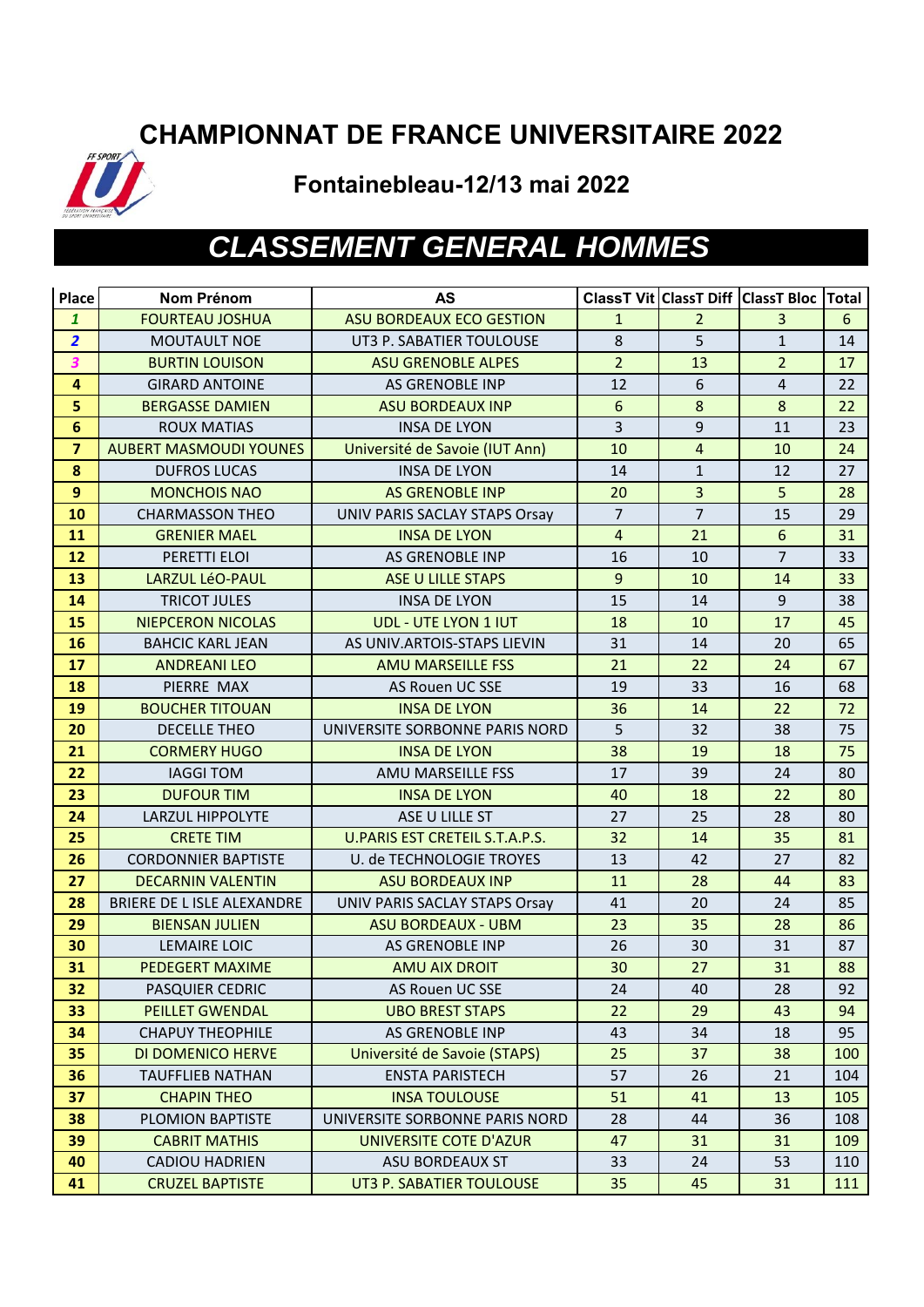| 42 | RASAMOELINA ANDRY        | UNIV PARIS SACLAY STAPS Orsay   | 34 | 50 | 37 | 121 |
|----|--------------------------|---------------------------------|----|----|----|-----|
| 43 | <b>LOSKOUTOFF ALEXIS</b> | <b>ASU GRENOBLE ALPES STAPS</b> | 55 | 23 | 44 | 122 |
| 44 | SAINTPAUL BENOIT         | <b>CENTRALESUPELEC SPORT</b>    | 47 | 38 | 38 | 123 |
| 45 | LE CALLOCH REMY          | <b>AS GRENOBLE INP</b>          | 53 | 36 | 38 | 127 |
| 46 | <b>MERLE DENIS</b>       | E.N.S.M.M. (BDS)                | 29 | 51 | 49 | 129 |
| 47 | <b>KODELJA MAEL</b>      | <b>ASU GRENOBLE ALPES STAPS</b> | 38 | 52 | 44 | 134 |
| 48 | <b>SOLVAY BASILE</b>     | ASU BORDEAUX SCIENCES PO        | 44 | 49 | 48 | 141 |
| 49 | <b>PETTON VALENTIN</b>   | <b>UBO BREST STAPS</b>          | 50 | 42 | 50 | 142 |
| 50 | <b>JOST LILIAN</b>       | ASU GRENOBLE ALPES STAPS        | 46 | 47 | 50 | 143 |
| 51 | <b>THORRE MARIUS</b>     | AMU MARSEILLE LUMINY            | 45 | 58 | 42 | 145 |
| 52 | <b>GAUDIN MAEL</b>       | U. de TECHNOLOGIE TROYES        | 37 | 55 | 54 | 146 |
| 53 | HAUDIQUET-HARLAY SOFYAN  | Université de Savoie (STAPS)    | 42 | 48 | 56 | 146 |
| 54 | <b>ROUGIER NATHAN</b>    | <b>CENTRALESUPELEC SPORT</b>    | 56 | 53 | 44 | 153 |
| 55 | <b>MARTINOT MAXIME</b>   | UNIVERSITE SORBONNE PARIS NORD  | 49 | 54 | 50 | 153 |
| 56 | <b>BONOT ERWANN</b>      | Université de Savoie (ASUSa)    | 58 | 46 | 58 | 162 |
| 57 | <b>FABRE NICOLAS</b>     | <b>U. de TECHNOLOGIE TROYES</b> | 52 | 57 | 54 | 163 |
| 58 | LELONG OSCAR             | AS Rouen UC SSE                 | 54 | 56 | 57 | 167 |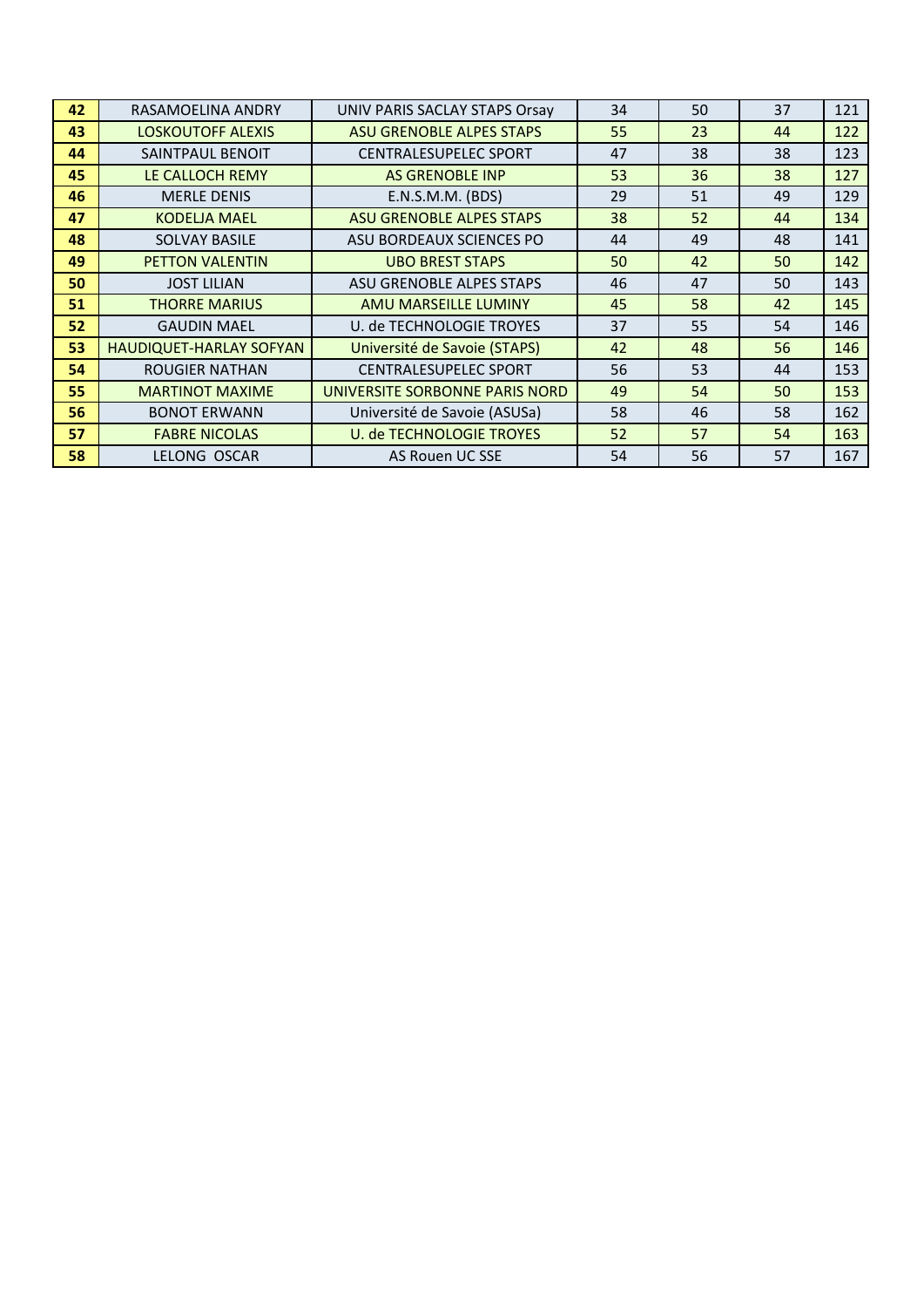#### **CHAMPIONNAT DE FRANCE UNIVERSITAIRE 2022**



**Fontainebleau-12/13 mai 2022**

### *CLASSEMENT GENERAL PAR EQUIPES*

| Rang             | <b>Nom Prénom</b>             | <b>Sexe</b> | <b>AS</b>                             |                | Vitesse Difficulté Bloc   Total |                |                |
|------------------|-------------------------------|-------------|---------------------------------------|----------------|---------------------------------|----------------|----------------|
| $\mathbf{1}$     | <b>POUGET CAMILLE</b>         | F.          | UT3 P. SABATIER TOULOUSE              | $\overline{2}$ | $\mathbf{1}$                    | $\mathbf{1}$   | $\overline{4}$ |
|                  | <b>MOUTAULT NOE</b>           | M           | UT3 P. SABATIER TOULOUSE              | $\bf 8$        | 5                               | $\mathbf{1}$   | 14             |
| $\overline{2}$   | <b>CHAKROUN EMI</b>           | F           | AS UGA DROME ARDECHE VALENCE          | $\overline{3}$ | 14                              | 3              | 20             |
|                  | <b>BURTIN LOUISON</b>         | М           | <b>ASU GRENOBLE ALPES</b>             | $\overline{2}$ | 13                              | $\overline{2}$ | 17             |
| 3                | <b>ROUX VALENTINE</b>         | F           | <b>INSA DE LYON</b>                   | 15             | 10                              | $\overline{4}$ | 29             |
|                  | <b>ROUX MATIAS</b>            | M           | <b>INSA DE LYON</b>                   | $\overline{3}$ | $\overline{9}$                  | 11             | 23             |
| $\overline{4}$   | <b>GRUYELLE AMELIE</b>        | F           | Université de Savoie (ASUSa)          | 11             | 6                               | 11             | 28             |
|                  | <b>AUBERT MASMOUDI YOUNES</b> | M           | Université de Savoie (IUT Ann)        | 10             | $\overline{4}$                  | 10             | 24             |
| 5                | <b>HUMBERT NINA</b>           | F           | <b>UNIV PARIS SACLAY STAPS Orsay</b>  | $\bf 8$        | 16                              | 12             | 36             |
|                  | <b>CHARMASSON THEO</b>        | M           | <b>UNIV PARIS SACLAY STAPS Orsay</b>  | $\overline{7}$ | $\overline{7}$                  | 15             | 29             |
| 6                | <b>LEROY BELEN</b>            | F           | <b>UDL - UTE LYON 3</b>               | 6              | 9                               | 6              | 21             |
|                  | NIEPCERON NICOLAS             | M           | UDL - UTE LYON 1 IUT                  | 18             | 10                              | 17             | 45             |
| $\overline{7}$   | <b>NéCOL PALOMA</b>           | F           | <b>ASE U LILLE STAPS</b>              | $\overline{7}$ | 21                              | 16             | 44             |
|                  | <b>LARZUL LéO-PAUL</b>        | M           | <b>ASE U LILLE STAPS</b>              | $\overline{9}$ | 10                              | 14             | 33             |
| 8                | PHILIPPON LAURIE-LISE         | F           | AS UNIVERSITE ORLEANS                 | 14             | 11                              | 13             | 38             |
|                  | PIERRE MAX                    | M           | <b>AS Rouen UC SSE</b>                | 19             | 33                              | 16             | 68             |
| $\boldsymbol{9}$ | LE MER ALICE                  | F           | <b>INSA DE LYON</b>                   | 43             | 24                              | 26             | 93             |
|                  | <b>DUFROS LUCAS</b>           | M           | <b>INSA DE LYON</b>                   | 14             | $\mathbf{1}$                    | 12             | 27             |
| 10               | <b>GROSPIRON LENA</b>         | $\mathsf F$ | <b>INSA TOULOUSE</b>                  | 17             | $\overline{2}$                  | 5              | 24             |
|                  | <b>CHAPIN THEO</b>            | M           | <b>INSA TOULOUSE</b>                  | 51             | 41                              | 13             | 105            |
| 11               | <b>CESSELIN OCEANE</b>        | F           | <b>AMU MARSEILLE FSS</b>              | 18             | 22                              | 26             | 66             |
|                  | <b>ANDREANILEO</b>            | M           | <b>AMU MARSEILLE FSS</b>              | 21             | 22                              | 24             | 67             |
| 12               | LEBEHOT CHLOE                 | F           | AS ROUEN UC SSE                       | 26             | 11                              | 10             | 47             |
|                  | PASQUIER CEDRIC               | M           | AS Rouen UC SSE                       | 24             | 40                              | 28             | 92             |
| 13               | THIERRY D'ARGENLIEU JULIE     | F           | <b>U.PARIS EST CRETEIL</b>            | 25             | 23                              | 25             | 73             |
|                  | <b>CRETE TIM</b>              | M           | <b>U.PARIS EST CRETEIL S.T.A.P.S.</b> | 32             | 14                              | 35             | 81             |
| 14               | <b>ALLIBE MAELLE</b>          | F           | ASU GRENOBLE ALPES STAPS              | 20             | 8                               | $\overline{7}$ | 35             |
|                  | LOSKOUTOFF ALEXIS             | M           | ASU GRENOBLE ALPES STAPS              | 55             | 23                              | 44             | 122            |
| 15               | <b>ROELANDT ELISE</b>         | F           | AMU MARSEILLE LUMINY                  | 16             | 26                              | 35             | 77             |
|                  | <b>IAGGI TOM</b>              | M           | <b>AMU MARSEILLE FSS</b>              | 17             | 39                              | 24             | 80             |
| 16               | <b>DEGRANGE LUCILE</b>        | F           | <b>INSA DE LYON</b>                   | 44             | 43                              | 41             | 128            |
|                  | <b>GRENIER MAEL</b>           | м           | <b>INSA DE LYON</b>                   | 4              | 21                              | 6              | 31             |
| 17               | <b>ROUAUD LENEIDE</b>         | F           | <b>UBO BREST STAPS</b>                | 10             | 36                              | 21             | 67             |
|                  | <b>PEILLET GWENDAL</b>        | M           | <b>UBO BREST STAPS</b>                | 22             | 29                              | 43             | 94             |
| 18               | <b>IAGGI LEANE</b>            | F           | AMU MARSEILLE FSS                     | 19             | 34                              | 26             | 79             |
|                  | PEDEGERT MAXIME               | M           | AMU AIX DROIT                         | 30             | 27                              | 31             | 88             |
| 19               | <b>FOUGERES LOUBNA</b>        | F           | <b>ASU GRENOBLE ALPES</b>             | 30             | 5                               | 9              | 44             |
|                  | <b>KODELJA MAEL</b>           | M           | <b>ASU GRENOBLE ALPES STAPS</b>       | 38             | 52                              | 44             | 134            |
| 20               | <b>CAUDRON CARMEN</b>         | F           | UNIV PARIS SACLAY STAPS Orsay         | 36             | 35                              | 30             | 101            |